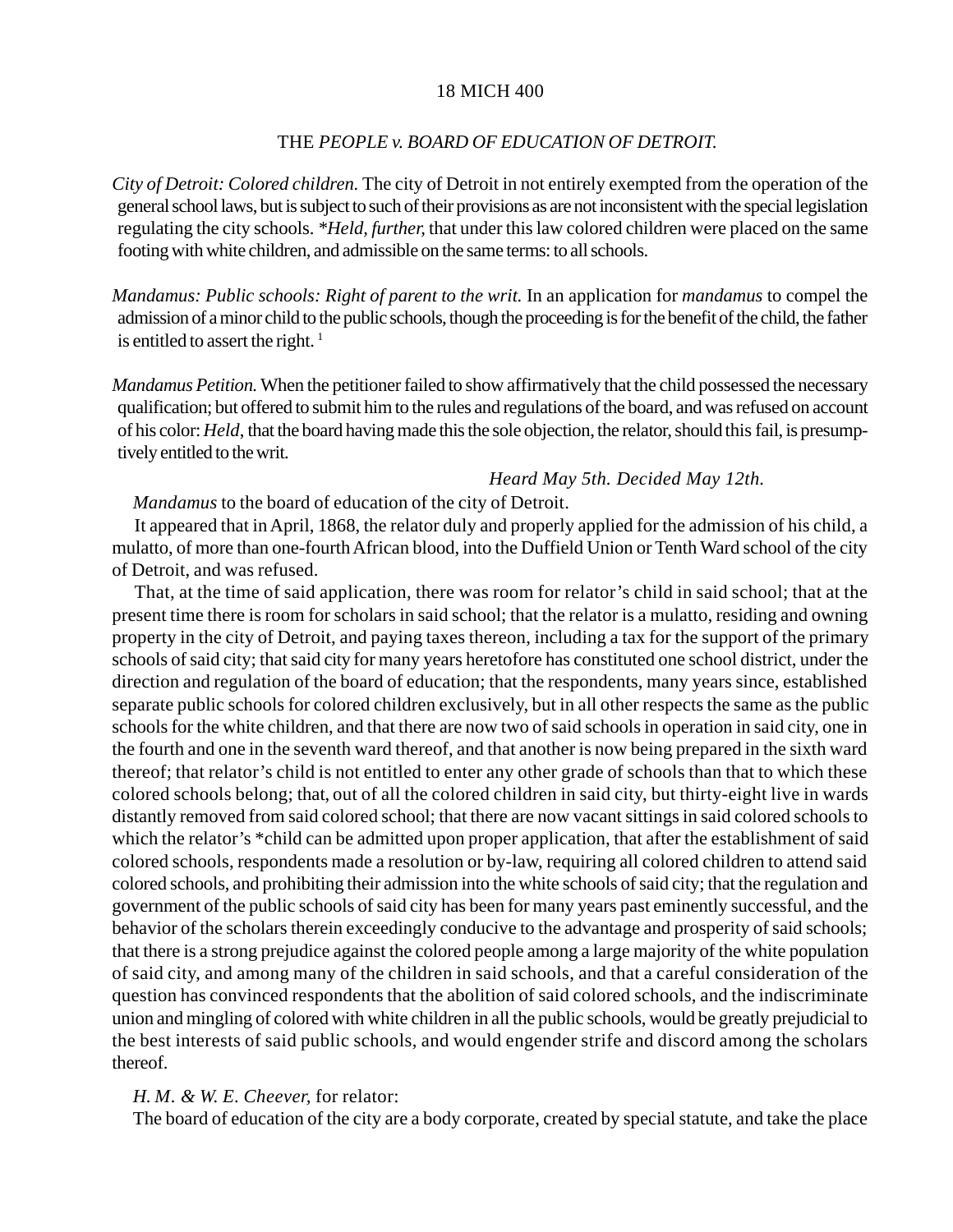of the board of school inspectors under the general law of the state. To them is committed the direction and regulation of the free schools of the city. The act was passed in 1842, and although various amendments have from time to time been made to it in other particulars, the provisions bearing upon the present case are unchanged. Section one of the act of 1842 provided that "the city of Detroit shall be considered as one school district, and hereafter all schools organized therein, in pursuance of this act, shall, under the direction and regulations of the board of education, be public and free to all children residing within the limits thereof, between the age of five and seventeen years, inclusive:" *Act of 1842,* § *1.* \*The act of 1869, now in force, changes this section only in the admission of scholars up to the age of twenty: *Act of 1869,* § *1.*

The only ground upon which the respondents base their refusal to comply with the requirements of section one of the act is to be found, if it exists, in section nine of the old act of 1842, as amended in 1850 and 1855, and which is section eight of the act of 1869. This section gave them "full power and authority to make by-laws and ordinances relative to the regulation of schools, and relative to anything that may advance the interests of education, the good government and prosperity of the free schools in said city, and the welfare of the public concerning the same:" *Act of 1842, p. 114,* § *9; Act of 1869, § 8.*

This seems to give a general discretionary power, it is true, and respondents may claim great latitude in the exercise of their powers under it, still they can do nothing which will conflict with the provisions of the act as a whole; they can do nothing which would be manifestly contrary to the intention of the legislature in the enactment as a whole. This intention clearly was to commit the care and custody of the free schools of the city of Detroit to the respondents, instead of a board of school inspectors (as elsewhere in the state), to be by them carried on as nearly as possible in accordance with the general state law, not to be "regulated" in such a way as to be virtually closed against one class of citizens, while open to others. What then is the meaning of section nine?

(The counsel here entered into a critical examination of the several acts of the legislature, together with the constitutional provisions bearing upon the subject.)

Without section nine, it will not be contended that colored children could be excluded from the nearest school to their homes in the city. Does this section give the respondents the power they claim under it?

This section will be claimed by the respondents as in \*the nature of a general authority to legislate upon this question. But granting this, for the argument, their legislation or regulations upon a subject committed to them must be in conformity, as far as practicable, with the general legislation of the state upon the same subject matter: *Welch v. Stowell, 2 Doug., 336.*

The object in making the city "one district," was to give the control of all the schools to one corporate body.

By the law of the state, children must attend in the district where they reside. As the city increased, this became inconvenient. A scholar might live across the street from a school-house, and yet be in another district. Hence the necessity of creating one district, and giving the board power to make school "limits" of territory contiguous to the school-house, without regard to ward lines.

A "regulation" requiring children to go from the tenth ward to the ninth, a distance of over two miles, and pass other schools on their way, becomes virtually a prohibition of the benefits of the school system,

Again, the Duffield school has its grades; the colored school is a primary school only; and the exclusion of the colored child from the union school is an absolute prohibition of an enjoyment of the higher grades of the free schools.

The power to regulate is not the power to prohibit: *Nagle v. The City of Augusta, 5 Ga., 546; Ex Parte Burnet, 30 Ala., 461; Roberts v. City of Boston, 5 Cush., 198; Clark v. Board of Directors, 24 Iowa, 60; People v. Auditor- General, 17 Mich., 175.*

Applying the reasoning in said opinions to this ease, the power to regulate should not be confounded with the power to create or change a system as previously fixed by the legislature, both in the general school law of the state, and in the act applicable to this city.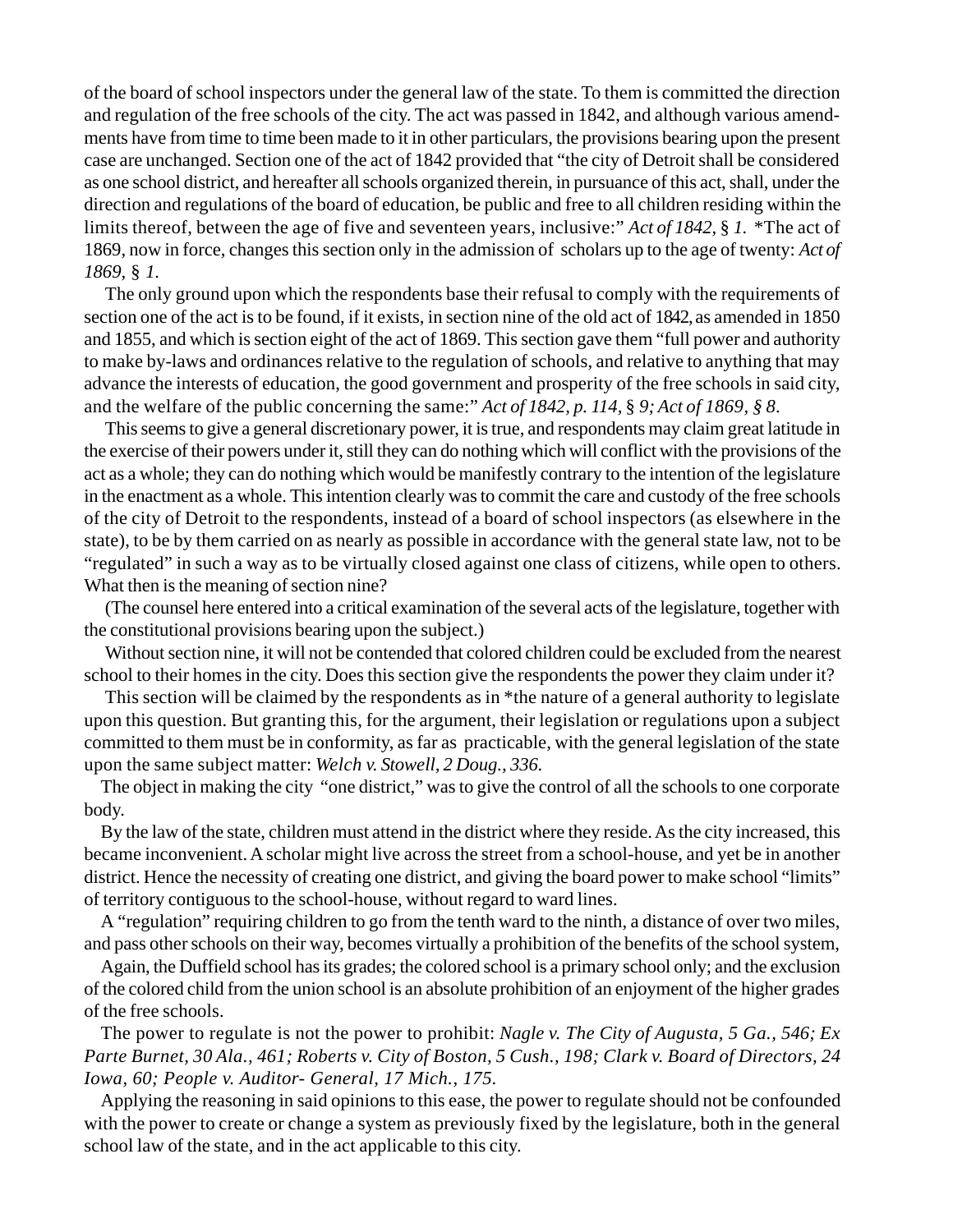The primary intention of the act is to give free schools to all children in the city. If the construction contended \*for by the respondents, of section eight, be given, does it not, to a certain extent, prevent the schools being free to all?

# *D. B. & H M. Duf field,* for respondents:

Respondents insist that the relator is not entitled to the *mandamus* prayed, for the following reasons: 1. Because it is at this time impossible for the respondents to comply with it on account of the lack of

room in the schools: *Regina v. The London & N. W. Ry. Co., 6 Eng. R. and C. Cases, 479.*

2. Because the relator has no such interest in the matter as entitles him to ask for *a mandamus.*

The petition should be made by the child excluded, by its next friend: *Stephenson v. Hall, 14 Barb., 222; Sherman v. Charlestown, 8 Cush., 161; Donahoe v. Richards, 38 Maine, 376.*

3. Because the resolution of respondents requiring colored children to attend separate schools, established and maintained exclusively for them, is:

*First.* Authorized by statute.

*Second.* An exercise of their discretion, with which this court will not interfere; and,

*Third.* A reasonable regulation "for the good government and prosperity of the free schools of said city."

*a*. This authority is derived from the act of February, 1869, which in express terms repeals all other acts inconsistent therewith.

Section one of said act provides:

"That the city of Detroit shall be considered as one school district, and all schools now organized, and hereafter to be organized therein in pursuance of this act, shall, under the direction and regulations of the board of education, be public and free to all children residing within the limits thereof," etc.

\*Section eight gives the said board " full power and authority to make by-laws and ordinances \* \* \* \* relative to the regulations of schools, \* \* \* \* relative to anything whatever that may advance the interests of education, the good government and prosperity of free schools in said city, and the welfare of the public concerning the same."

The resolution of respondents relative to colored schools merely regulates the admission of children to the several schools.

There has been no exclusion of relator's child from the public schools of said city. The return expressly avers that the relator's child can, at any time, upon proper application, be admitted to the colored schools.

The meaning of the act clearly is, that all the city schools shall be public and free to all children living in said city, and that the board of education shall regulate the apportionment and distribution of said children among the several schools of the city.

This power to regulate the system of classification and distribution of the school children must be placed somewhere outside the scholars. The legislature have wisely committed it to respondents, who are citizens of Detroit, and elected by its people, and when it is reasonably exercised by them, we submit their decision must be conclusive.

*b*. The regulation of the system of distribution and classification of children is a deliberative and discretionary act. The jurisdiction of the board is a large and populous city, comprehending many conflicting and antagonistic elements. They are the best judges, and are and should be the sole judges of what is the best method of harmonizing and directing these elements so that they will not clash: 4 *Mich., 104*

They are, also, a deliberative body, and all their actions and resolves are the result of deliberation, and involve an exercise of their discretion.

\*There is no specific direction how the schools shall be organized, or how they shall be taught, or how many schools there shall be kept, or what shall be the qualifications for admission to the schools. All these matters must be regulated by respondents; and in the regulation thereof they do not act ministerially, but exercise the discretion vested in them by law.

It is well settled that in such a case *a mandamus* will not be granted: *Moses on Mandamus, p. 78;*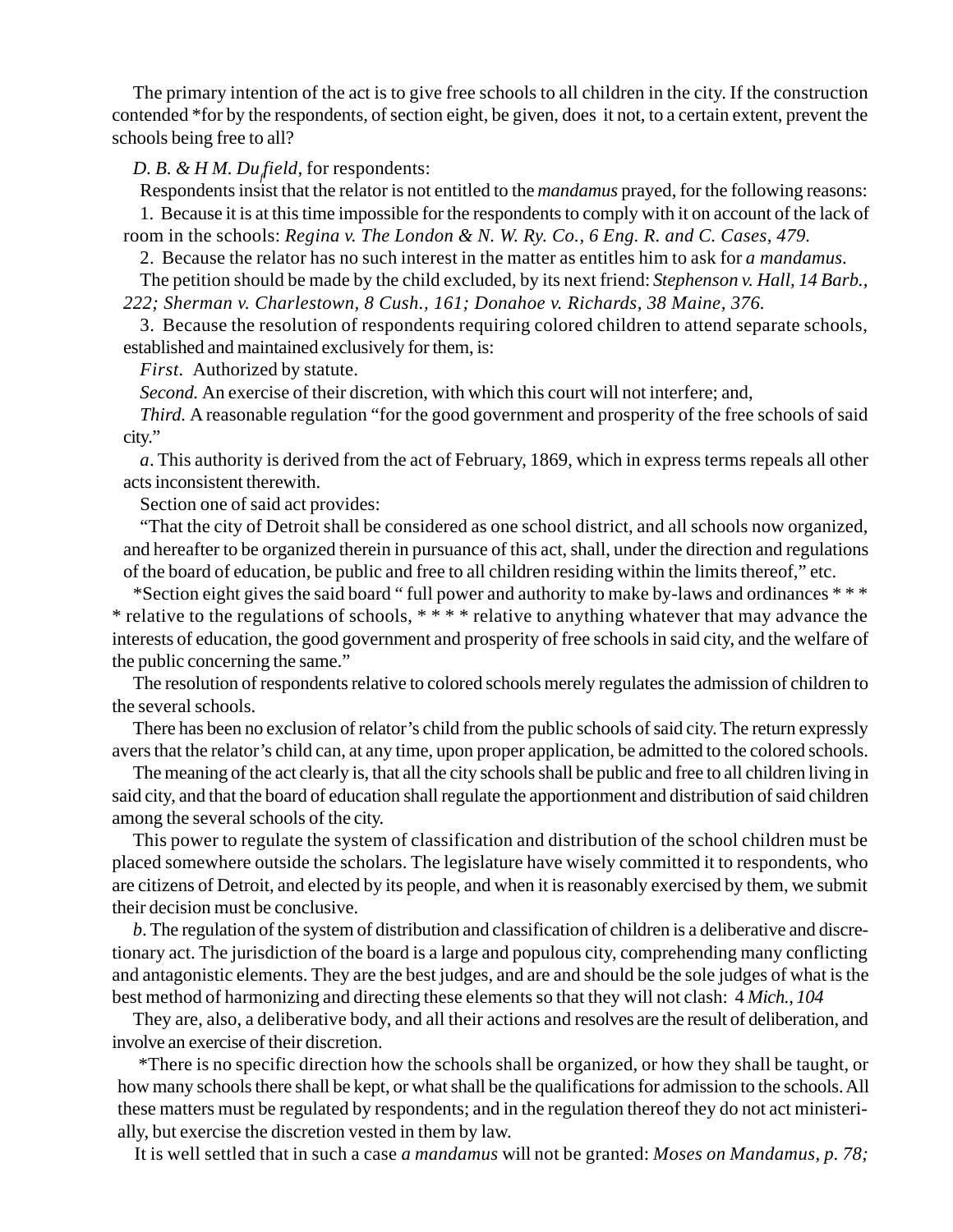*Spears v. Cummings, 23 Pick., 227; People v. Auditor- General, 3 Mich., 427.*

*c*. The exclusion of the colored children from the white schools, is a reasonable regulation "for the good government and prosperity of the free schools of said city."

Under the authority of *Day v. Owen* cited *infra,* we think that this question must be left to a jury.

This regulation is no more unreasonable than one requiring all girls to attend certain schools, and all boys to attend certain others, and this court would not issue a writ commanding respondents to admit a girl to a boy's school, if respondents should in their judgment separate the sexes.

Can it be said to be unreasonable for respondents to separate colored from white children in the public schools as long as stated? Comp. L., p. 950, § 3209, forbids intermarriage between them.

The fact is averred and admitted that there exists among a large majority of the white population of Detroit a strong prejudice or animosity against colored people, which is largely transmitted to the children in the schools, and that this feeling would engender quarrels and contention if colored children were admitted to the white schools.

Whether the association together of black and white children in the same schools would not equally foster and engender this prejudice may well be doubted, and as said by Chief Justice Shaw, in *Roberts v. Boston,* cited *infra,* is \*a fair and proper question for the board of education to consider and decide, having in view the best interests of both classes of children placed under their charge.

The following authorities are analogous. They are actions against carriers for refusing to transport colored persons in the same apartments of their conveyances which the whites use. They hold that the carrier is bound to carry a colored person, but that they have authority to regulate their accommodation, and if they afford them equal accommodations with the whites, then it is a question for the jury whether the regulation is reasonable: *Day v. Owen, 5 Mich., 520; Jacobs v. Atlantic Nav. Co., cited from N. Y. World of March 11, 1869;* Pennsylvania case referred to in above case, of *Jacobs v. A. N. Co.*

The only authority directly bearing upon this question which we have been able to find, is *Roberts v. Boston, 5 Cush., 198.*

We submit that both upon principle and authority the *mandamus* should be denied.

### COOLEY CH. J.:

Under the general law of the state, entitled " Of primary schools," the several townships are divided by the township boards of school inspectors into districts, each of which is a corporation, with officers chosen by its members, and with large powers in the establishment and control of schools, the management and disposition of school moneys, and the levying and collection of taxes. These districts generally have a single school-house only, and they need only the simple machinery prescribed by the general law for the proper performance of their corporate functions. For the larger towns of the state, it has been deemed necessary to make special regulations; and general and special laws have been passed under which most of the cities and large villages of the state have been made union school districts, \*with larger boards for the management of their affairs, larger powers of taxation, and peculiar powers in the grading of the one school, or the several schools which they may establish. In so far as the laws creating these districts establish special regulations for them, or confer special or enlarged powers, they are removed from the control of the general primary school law; but in all other particulars that law still controls, and as school districts they make their reports and receive their primary school moneys under it.

The city of Detroit is one of the towns provided for by special legislation. By an act "relative to free schools in the city of Detroit," passed in 1842 *(S. L. 1842, p. 112),* it was provided that "the city of Detroit shall be considered as one school district," and the control of all schools organized therein was put under the direction and regulation of the board of education therein provided for. Previous to this act, there had been within the city the anomaly of a district within a district; the former including only the colored population; but this was inconsistent with the free school act, and was therefore repealed by implication. The free school act has been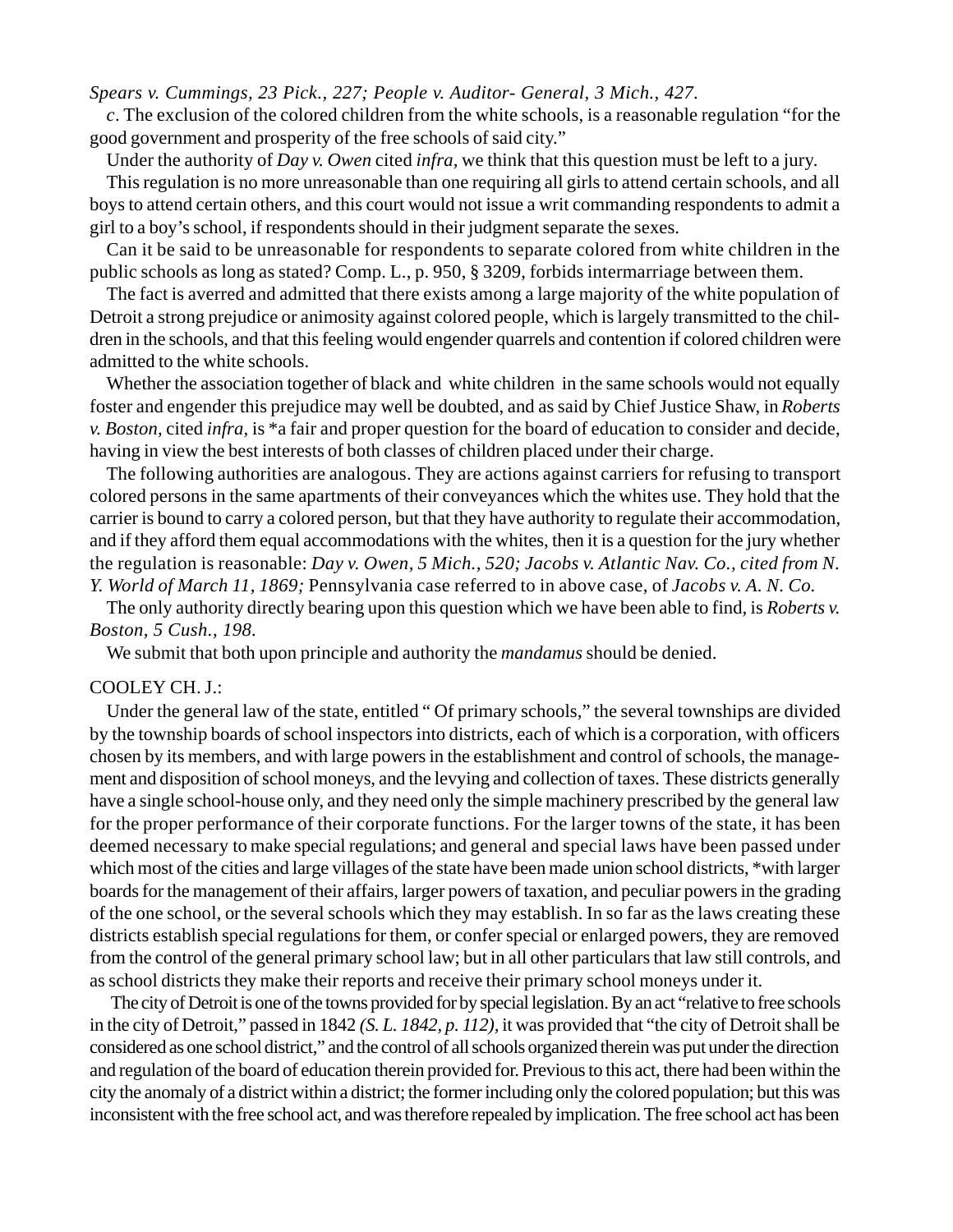modified subsequently, and in the present year has been revised throughout; but the city is still declared to be one school district, in the same language we have quoted from the original act.

Such being the division of the state into school districts, the legislature of 1867 passed an act amendatory of the primary school law, one section of which is as follows: "All residents of any district shall have an equal right to attend any school therein. Provided that this shall not prevent the grading of schools according to the intellectual progress of the pupils, to be taught in separate places when deemed expedient:" *S. L. 1867, vol. 1, p. 43.*

It cannot be seriously urged that with this provision in force, the school board of any district which is subject to \*it may make regulations which would exclude any resident of the district from any of its schools, because of race or color, or religious belief, or personal peculiarities. It is too plain for argument that an equal right to all the schools, irrespective of all such distinctions, was meant to be established.

Does this provision apply to the city of Detroit? That city, as we have seen, is expressly declared to be "one school district," and is, therefore, within the words of the act of 1867. That the legislature seriously intended their declaration of equal right in the schools to be partial in its operation, is hardly probable. But they may, nevertheless, have failed to make it universal, if they have incorporated it in a law from the operation of which some portion of the state is exempted by other laws.

The declaration is incorporated in the general primary school law. I am not aware that there is any organized portion of the state that does not come under some of the provisions of that law. The specially created union school districts are subject to it, except so far as the special legislation creating or governing them is inconsistent. The declaration in the Detroit free school act that the city shall constitute one school district, is idle for any other purpose than to connect the city with the primary school system which the general law establishes, and to give its citizens the advantages, and to require of its officers the performance of such duties as are essential to the harmonious working of the general system within the city. That was undoubtedly its purpose. It is not true, therefore, that the primary school law has no application in the city of Detroit, or that we can say of any of its provisions respecting districts that Detroit is exempt from them, unless we are able to see how those provisions are inconsistent with the free school act, or with any other special legislation that may have established peculiar regulations for that city,

Many things in the free school act clearly refer to the \*general law, and require its aid to give them effect. The primary school money and district library money are apportioned under it, and are only received by the city in its capacity of a school district. The free school act provides for reports, but it is the general law which prescribes to what office they shall be sent, and gives the state superintendent a supervisory and directory power in respect to them. The free school act empowers the city board of education to make by-laws and ordinances relative to the taking of a census of children, but this is controlled by the general law, which provides that children in almshouses, prisons or asylums, not otherwise residents of the district, and not attending the school, shall not be included in such census, nor shall Indian children be included, unless they attend the school, or their parents are liable to pay taxes in the district: *S. L. 1867, vol. 1, p. 43.* The penalty which the general law imposes on any one who shall willfully disturb any district or union school *(Ibid.)* will protect the schools in Detroit, as well as those in the country. At every point the general law is complementary to the special legislation, and is necessary to give it complete operation. Even the tax which may be levied by the city board for school purposes is graduated by the number of children within the district, as shown by the report made under the general law. And as all other portions of that law not inconsistent with the free school act apply to the city of Detroit, so must the section establishing equality of right in the schools apply also, unless it can be shown to be inconsistent. No inconsistency was pointed out on the argument, nor was any reason suggested as likely to have influenced the legislature to make that city an exception.

It is true that the board of education are vested with large powers to make rules and regulations respecting the schools, and the attendance of pupils therein, but this fact alone is not sufficient to show a legislative intention that \*they shall be exempted from general regulations like that in question. A general statute regarding